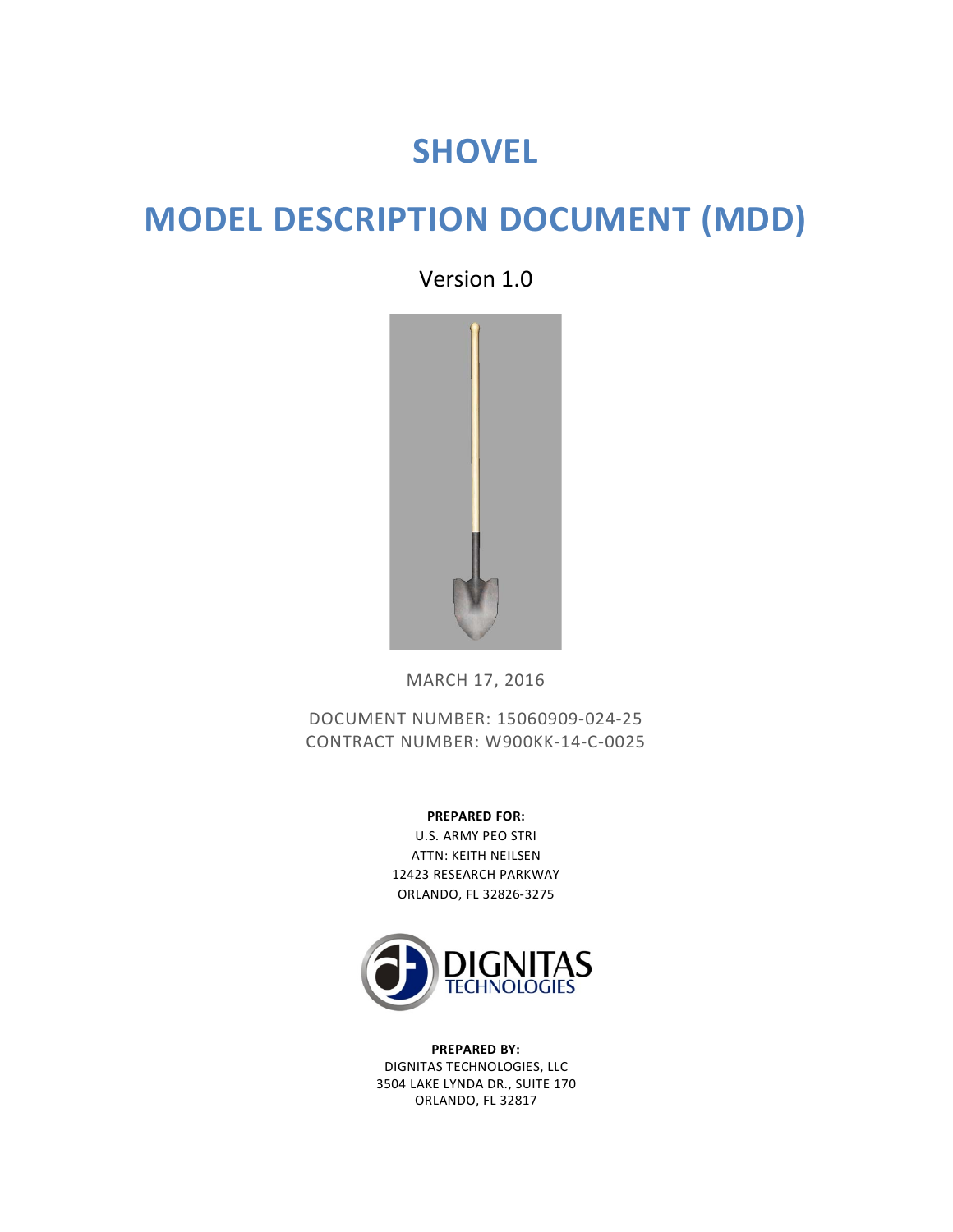## <span id="page-1-0"></span>**DOCUMENT REVISION HISTORY**

| <b>Version</b> | <b>Description</b> | <b>Date</b> |
|----------------|--------------------|-------------|
| U.L            | Draft              | 01/07/15    |
| 1.0            | Initial Release    | 09/11/15    |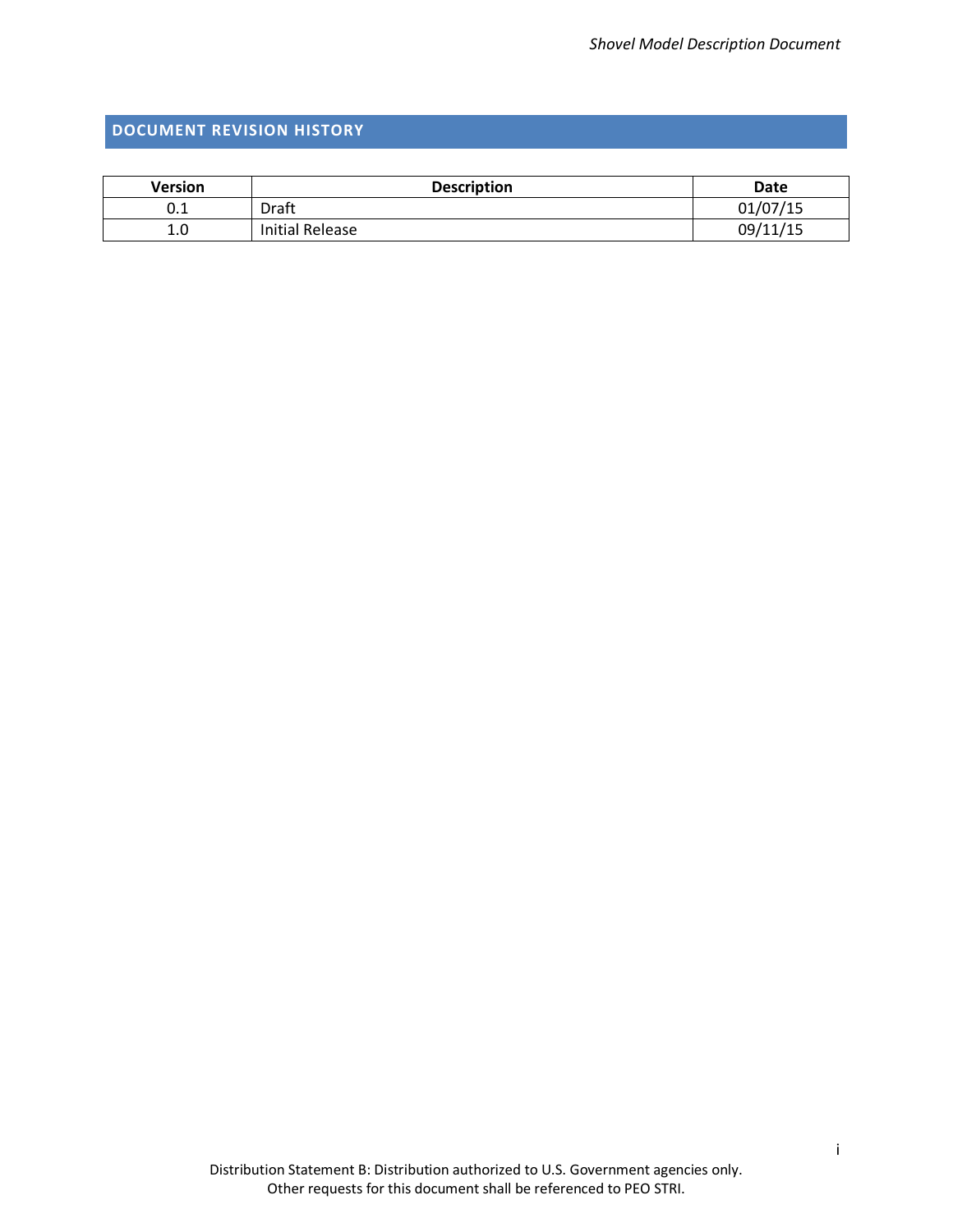# **TABLE OF CONTENTS**

| $\mathbf{1}$   |  |
|----------------|--|
| 1.1            |  |
| 1.2            |  |
| 1.3            |  |
| 1.4            |  |
| 1.5            |  |
| $\overline{2}$ |  |
| 2.1            |  |
| 2.2            |  |
| 2.3            |  |
| 2.4            |  |
| 2.5            |  |
| 2.6            |  |
| 2.6.1          |  |
| 2.6.2          |  |
| 3              |  |
| 4              |  |
| 4.1            |  |
| 5              |  |
| 6              |  |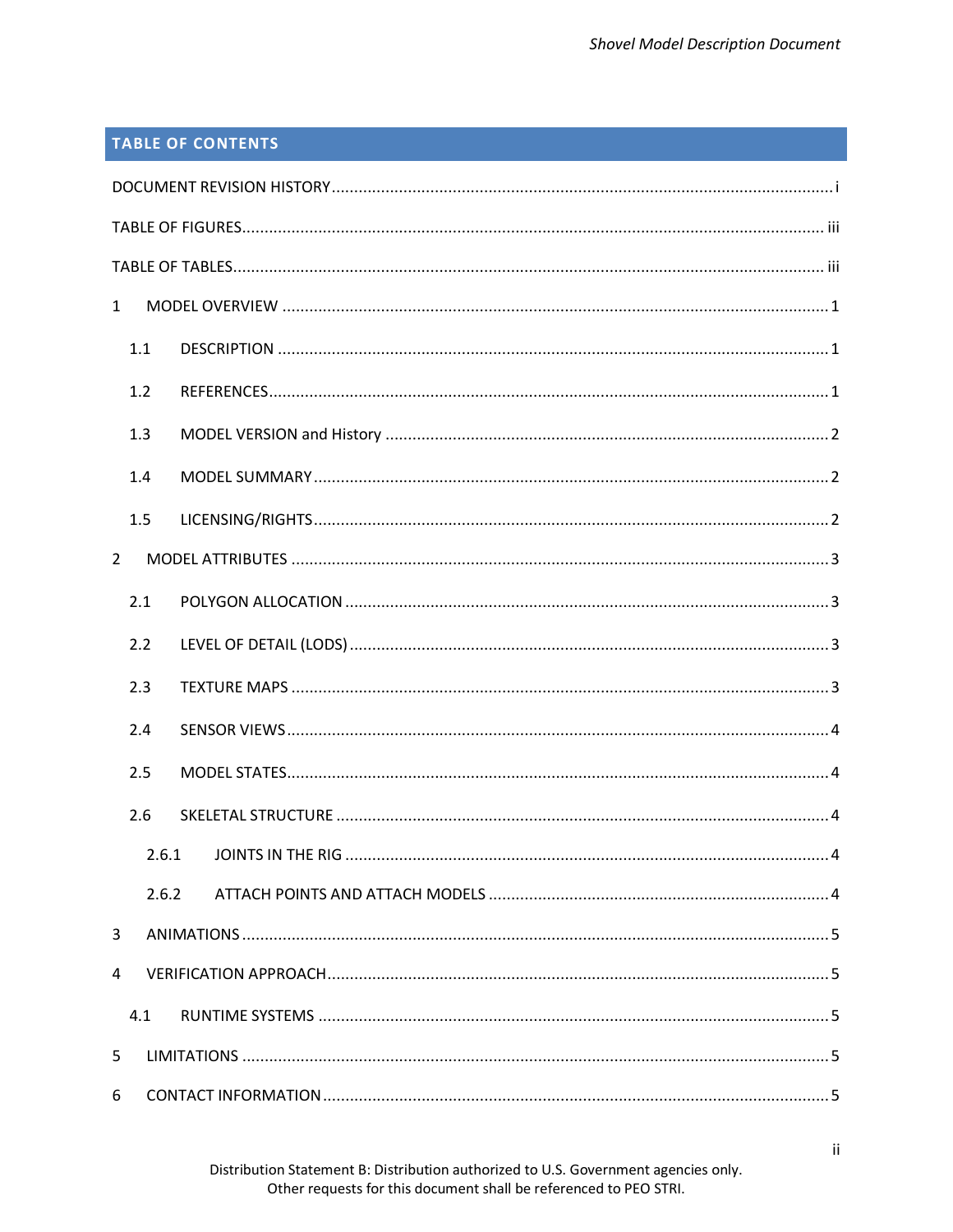# <span id="page-3-0"></span>**TABLE OF FIGURES**

## <span id="page-3-1"></span>**TABLE OF TABLES**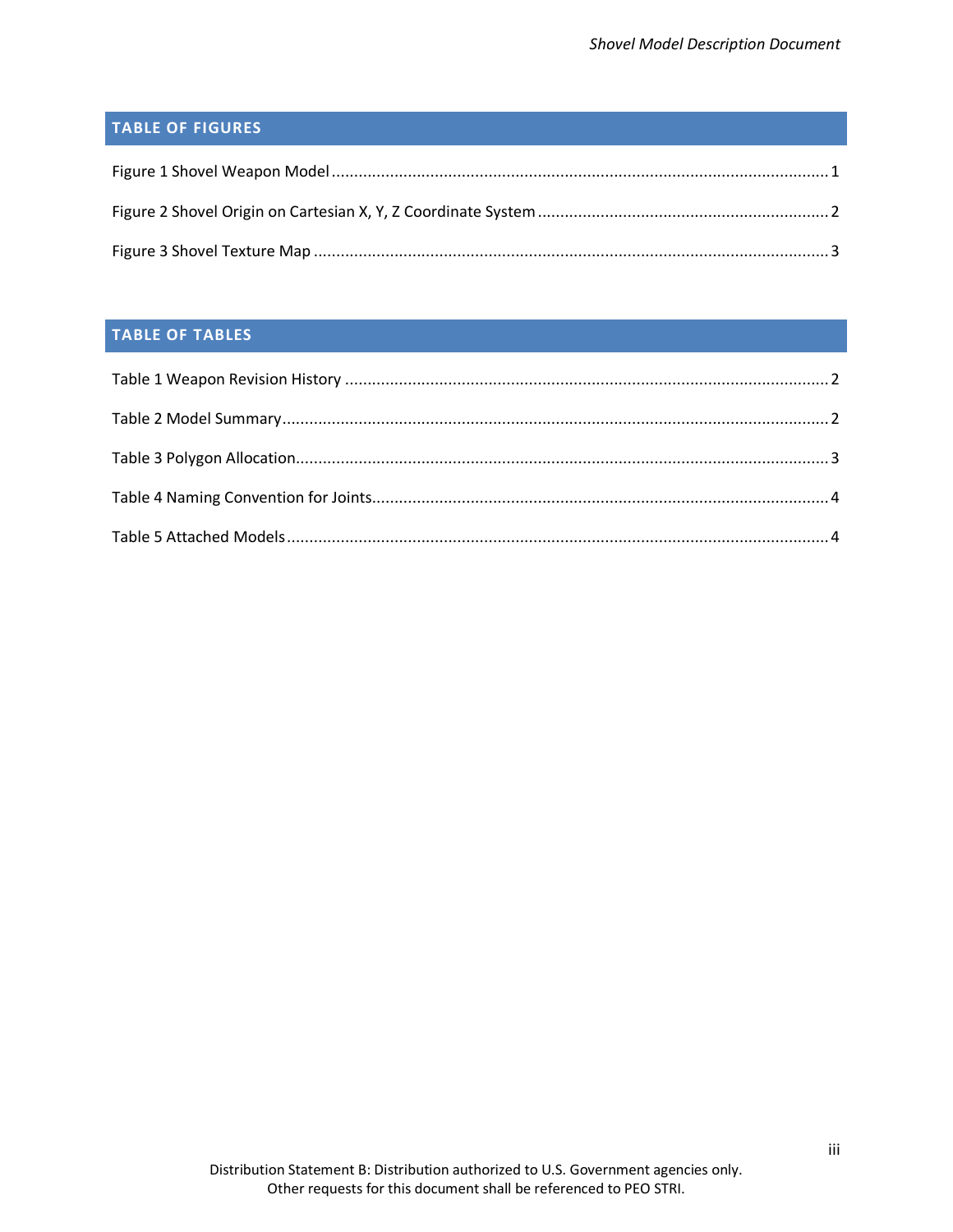## <span id="page-4-0"></span>**1 MODEL OVERVIEW**

### <span id="page-4-1"></span>1.1 DESCRIPTION

This document details the 3-Dimensional (3D) model of the Shovel commonly used by civilians. The Shovel weapon model can be used with any of the characters and with a set of animations (see the specific character and animations Model Description Documents for more information). The Shovel weapon model can be attached to specific attach points on the character models. During runtime, weapons are attached and detached to the character model by the 3D visualization system. This model can be used with any visualization system that can import FBX or COLLADA formats.

The Shovel weapon model was developed by Dignitas Technologies for the GD TRX project. The model is part of a larger set of character and weapon models, and animations. The model design was based on internet research of the Shovel. To meet the project performance requirements, a medium fidelity model was developed.

## <span id="page-4-2"></span>1.2 REFERENCES

- 3D\_Model\_Development\_Process.docx
	- o The 3D model development process details Dignitas Technologies' procedure for building 3D weapons and animations.
- Weapon\_Model\_Specification.docx
	- o The weapon model specification provides the requirements for developing 3D weapon models and attachments.

<span id="page-4-3"></span>

**Figure 1 Shovel Weapon Model**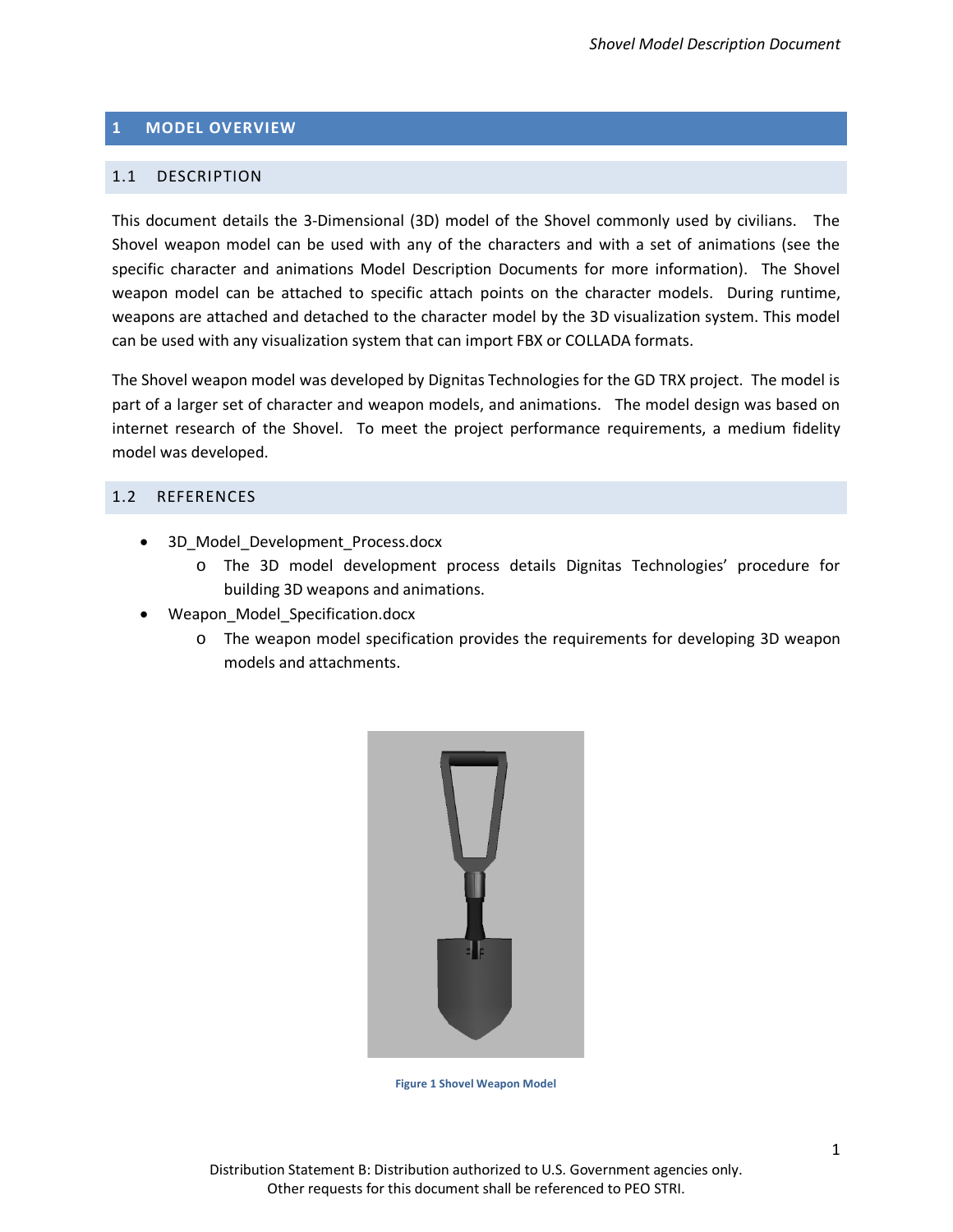## <span id="page-5-0"></span>1.3 MODEL VERSION AND HISTORY

Information about the model version can be found in the "Model\_Version.txt" file located in the model's directory (same directory the model's .fbx file is located).

#### **Table 1 Weapon Revision History**

<span id="page-5-4"></span>

| Version | <b>Description</b>                         | Date |
|---------|--------------------------------------------|------|
| 1.0     | Initial release of the Shovel skelmesh.fbx |      |

## <span id="page-5-5"></span><span id="page-5-1"></span>1.4 MODEL SUMMARY

#### **Table 2 Model Summary**

| Model Name                       | Shovel skelmesh.fbx                                              |
|----------------------------------|------------------------------------------------------------------|
| <b>Model Units</b>               | <b>Meters</b>                                                    |
| Model Length                     | 1.5 Meters long or 150 Centimeters                               |
| Coordinate System                | Cartesian X, Y, Z (see Figure 2 below)                           |
| Model Origin                     | Origin is located at center mass. (0, 0, 0) (See figure 2 below) |
| <b>Model Orientation Runtime</b> | Forward: Positive Y Up: Positive Z                               |
| <b>Model Orientation Maya</b>    | Forward: Positive Z Up: Positive Y                               |



#### **Figure 2 Shovel Origin on Cartesian X, Y, Z Coordinate System**

## <span id="page-5-3"></span><span id="page-5-2"></span>1.5 LICENSING/RIGHTS

Models built by Dignitas Technologies along with all files and documentation, have full Government Purpose Rights.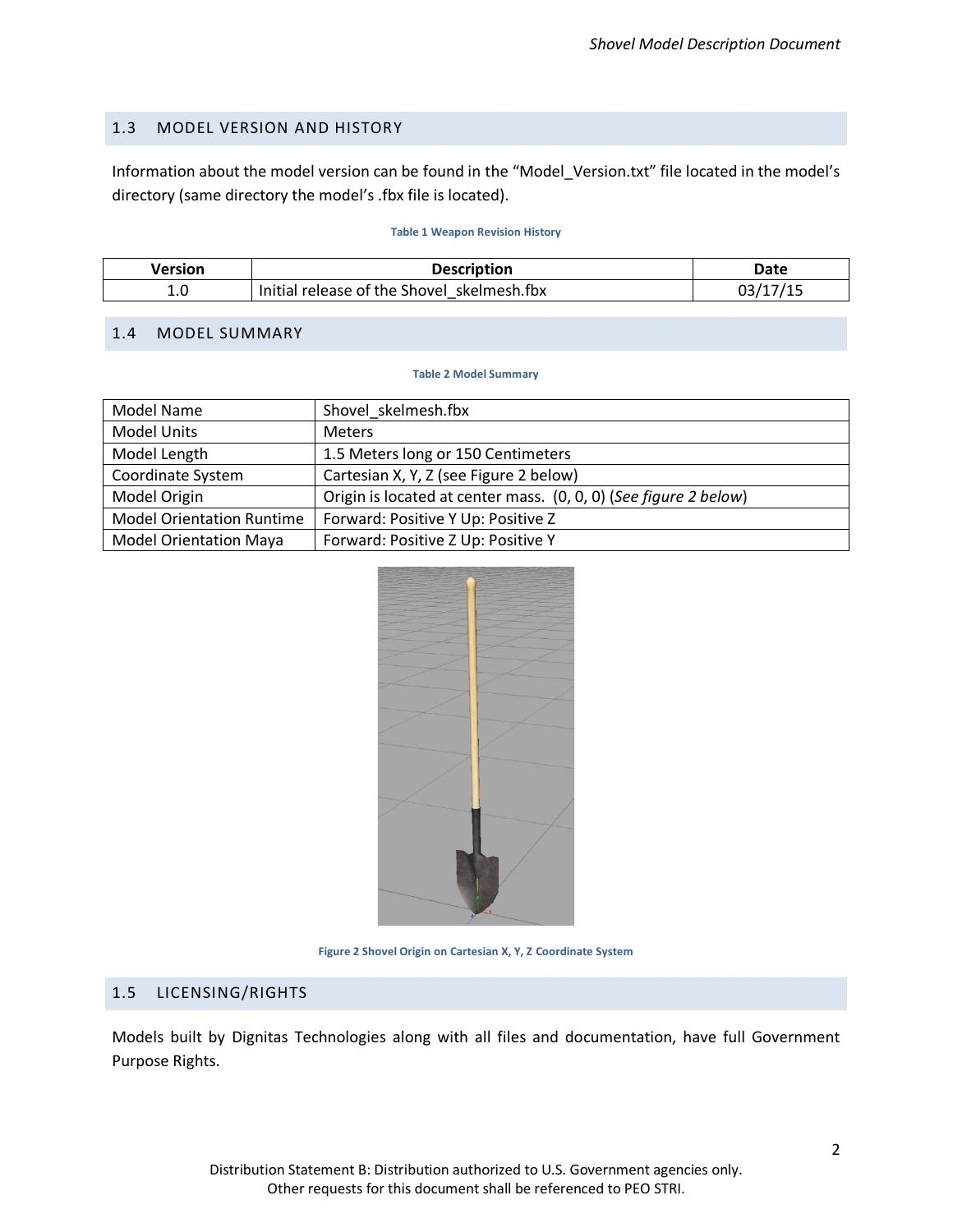## <span id="page-6-0"></span>**2 MODEL ATTRIBUTES**

## <span id="page-6-1"></span>2.1 POLYGON ALLOCATION

Polygon allocation is the number of triangles and vertices for a given state and Level of Detail (LODs) in the model. The method for calculating the number of polygons is to gather each model state then count the polygons present in each representation. Animations are not included in the polygon allocation. The Shovel weapon model has a single LOD which is labeled LOD0.

#### **Table 3 Polygon Allocation**

<span id="page-6-5"></span>

| Model  | # of Triangles | <b>Vertices</b><br>$\bullet$ |
|--------|----------------|------------------------------|
| Shovel | 408            | 206                          |

## <span id="page-6-2"></span>2.2 LEVEL OF DETAIL (LODS)

Dignitas supports only one LOD (LOD0) and no switch distances at this time.

## <span id="page-6-3"></span>2.3 TEXTURE MAPS

#### **Textures:**

- Shovel\_COL.dds (Diffuse) 1024 x 1024 pixels
- <span id="page-6-4"></span>Texture Version: 1.0



**Figure 3 Shovel Texture Map**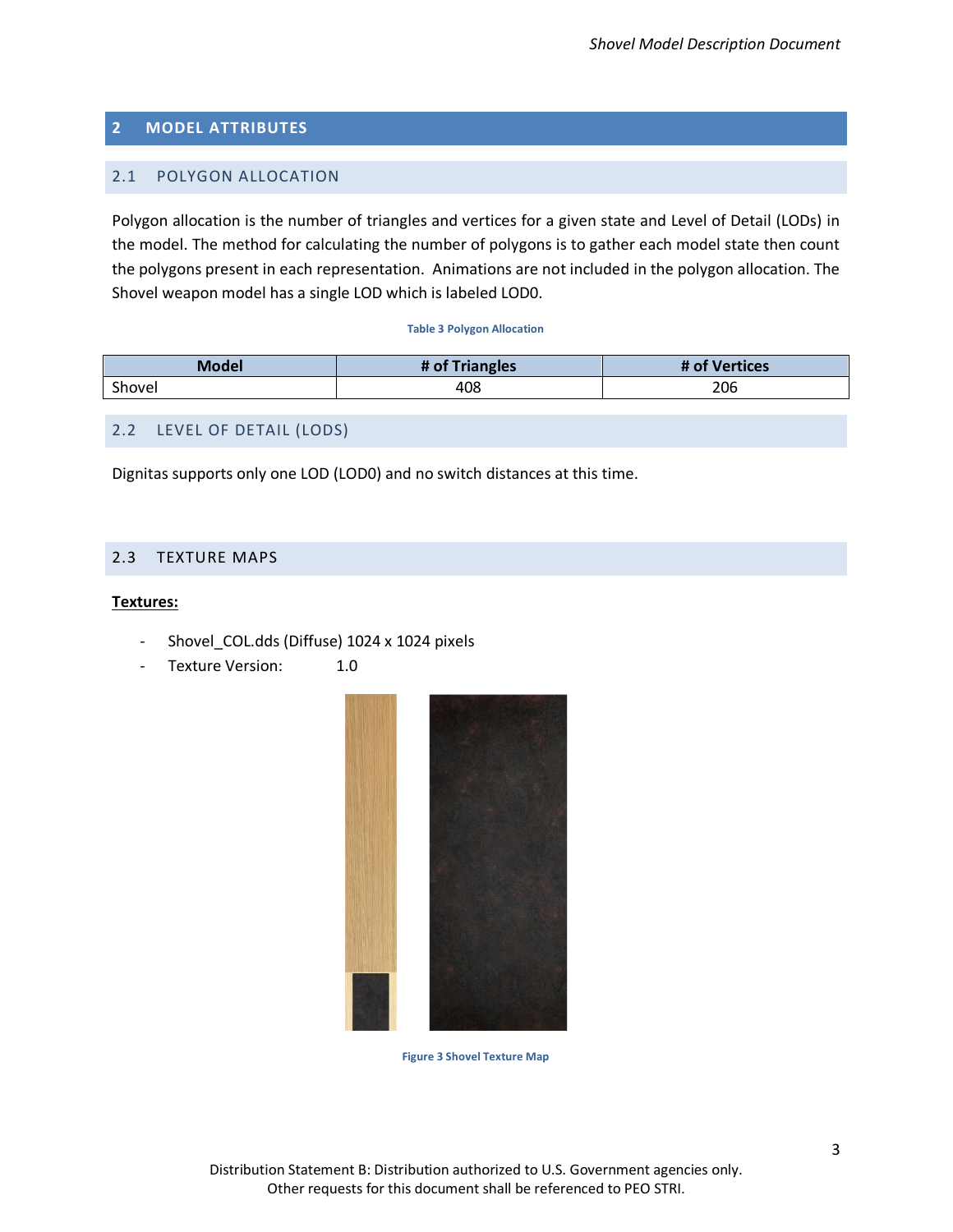## <span id="page-7-0"></span>2.4 SENSOR VIEWS

Not applicable at this time.

## <span id="page-7-1"></span>2.5 MODEL STATES

Not applicable at this time.

## <span id="page-7-3"></span><span id="page-7-2"></span>2.6 SKELETAL STRUCTURE

## 2.6.1 JOINTS IN THE RIG

A **rig** is a skeleton that attaches to the 3D model to allow for animations to be added. The **joints** in the rig hold the translation and rotational data from the animations.

<span id="page-7-6"></span>Naming convention for joints:

**Table 4 Naming Convention for Joints**

foregrip

pistolgrip

muzzle

## <span id="page-7-4"></span>2.6.2 ATTACH POINTS AND ATTACH MODELS

<span id="page-7-7"></span>**Attachments** are external models, such as weapons, Shovels, etc, that can be combined with character models at certain **Attach Points** for animations.

**Attach Points** are unweighted joints on the character model rig that represent locations where **Attachments** can be connected.

These Attachments are combined with character models during runtime based on the animation applied to the character model rig. [Table 5](#page-7-7) lists all Attach Points, associated Attachments, and corresponding animations for this weapon model.

#### **Table 5 Attached Models**

<span id="page-7-5"></span>

| <b>Attach Point (on Rig)</b> | <b>Attach Model</b> | <b>Animations</b>     |
|------------------------------|---------------------|-----------------------|
| RightHandWeaponAttach        | Shovel (foregrip)   | All stowed animations |